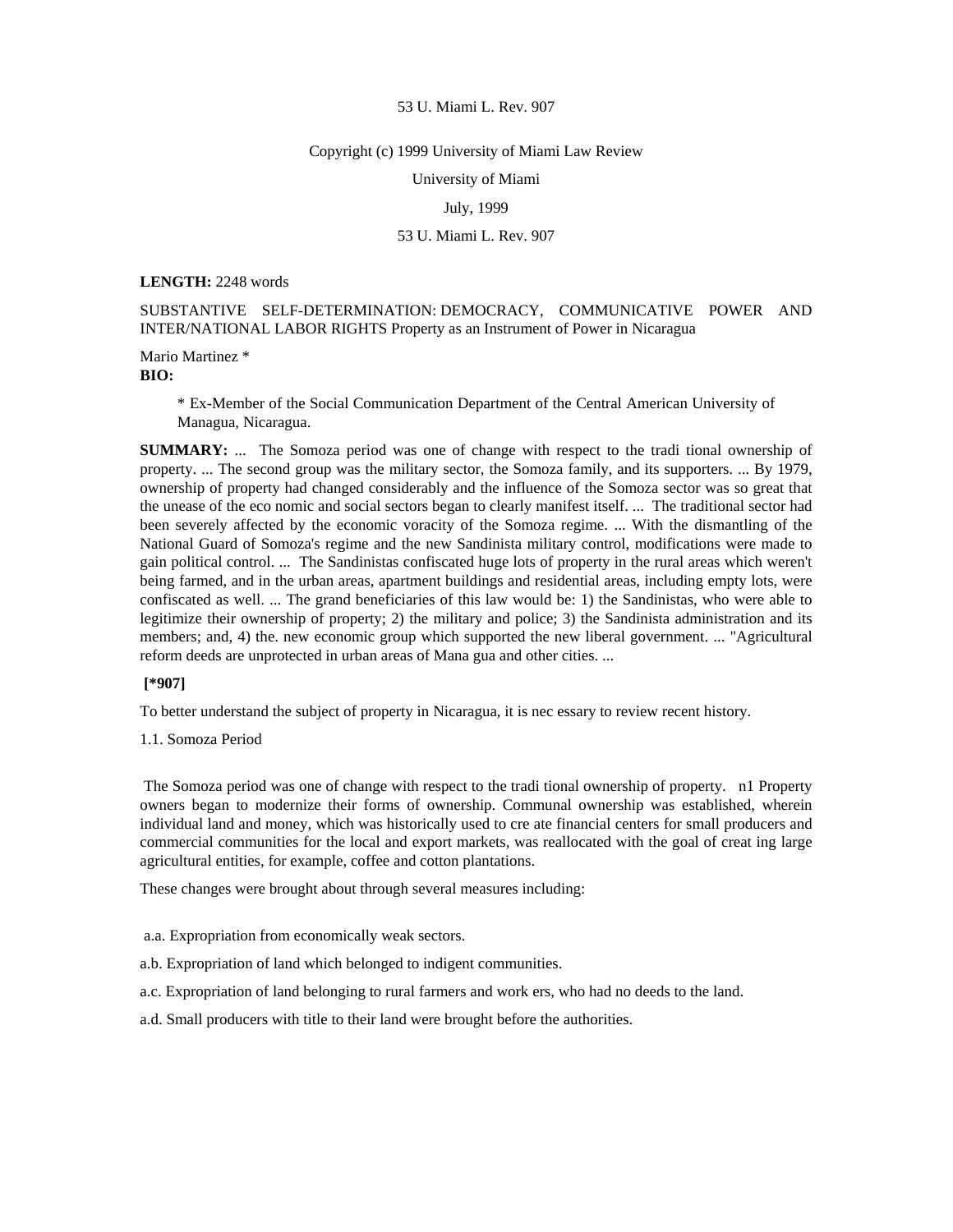All of these sectors were relieved of their properties, to be used for the cotton, coffee and banana plantations. The expropriated owners were forced by the military to move to zones in the jungle where there were no basic services, e.g. potable drinking water, electricity, telephone, and very little means with which to begin working the land, which was dif ferent from any they had worked before, as it was muddy and wet.

Together with these changes, new groups began to form, which were not necessarily agricultural in nature. These groups would central ize the money generated by the plantation ("hacienda") owners, which included rent from urban properties. These groups eventually became **[\*908]** the banks and financial institutions which assisted the economic invest ments of the hacienda owners.

In urban areas, for example, landlords become less common, replaced by urban-planning companies, which focused their efforts on middle and high income areas. In low income areas, the companies would sell property, without deeds, to the emigrating farmers which arrived in the cities. When the farmers could not make the payments, they would be evicted, only to be replaced by another farmer. This resulted in a chain of property "owners" without any deeds who, as a result, had no claim on their property. For example, an owner of a lot who paid a fixed amount for five years or more and was able to con struct a house on the property, but missed one payment, could be evicted and lose not only the lot, but the house as well. That lot, along with the house, would be resold. This process generated huge returns for the urbanization companies and allowed them to maintain ownership of their properties.

# 1.2 Property Was Concentrated in TwoGroups

 The first group was the historical family descended from the Span ish and European, which owned their property and investments since the colonization period, and have passed it down from generation to genera tion, e.g. Pellas, Chamorro, McGregor, etc..

The second group was the military sector, the Somoza family, and its supporters. This group eventually obtained economic, political and military power in Nicaragua, preventing other groups' participation in the economic as well as the political sector.

By 1979, ownership of property had changed considerably and the influence of the Somoza sector was so great that the unease of the eco nomic and social sectors began to clearly manifest itself. Insurrections were started by the Sandinistas and reactionary guerillas came forth. Additionally, the Catholic Church began demanding an equitable distri bution of wealth. These groups, traditional, civil organizations and popu lar groups n2 united in the guerilla attack as the only way to topple the Somoza regime. The traditional sector had been severely affected by the economic voracity of the Somoza regime. As a result, even though some thought and others suspected, that the guerilla movement was founded in Marxist philosophy, the traditional sector also supported the efforts to destroy the regime. They believed that, in Nicaragua, the redistribution of property would not be through Socialist measures.

#### **[\*909]**

1.3 The Revolutionary Change: The SandinistaPeriod

 The Sandinista revolution destroyed all the power structures previ ously in existence. Property ownership went from one where property ownership was dominated by two large sectors, the Somoza and the traditional, to a centralized state of ownership, which would nationalize all businesses, from agricultural to industrial.

With the dismantling of the National Guard of Somoza's regime and the new Sandinista military control, modifications were made to gain political control. With both of these in hand, new measures were implemented: more sectors would be confiscated, with several groups demanding the arrests of the Somoza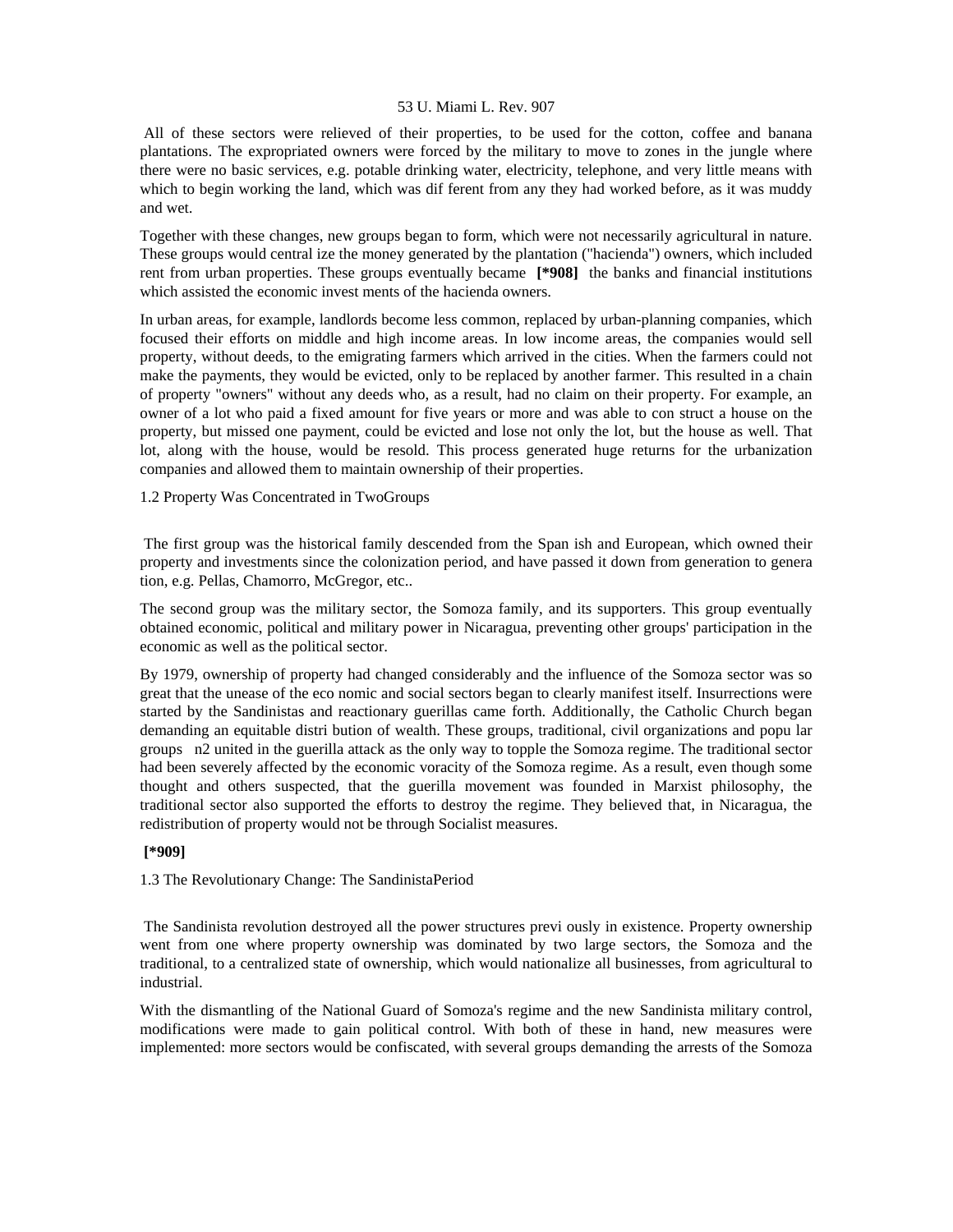family and supporters of his gov ernment. The Sandinistas confiscated huge lots of property in the rural areas which weren't being farmed, and in the urban areas, apartment buildings and residential areas, including empty lots, were confiscated as well. Shortly thereafter, a state bank system was established as the only banking system in the country.

Agricultural reforms followed, characterized by redistribution of land, not with the goal of creating societies of individual ownership, but instead with the goal of creating cooperatives, where technical and financial assistance could be funneled. The thought of granting individ ual deeds could stop the fundamental property goal of the Sandinistas, which was to establish a Socialist state. These measures exemplified the fastest way to transfer property from individual ownership to state own ership, in the creation of Area Propiedad del Pueblo ("APP" or Land Owned by the State.")

With the Contras uprising, other measures involving property were implemented, for example, businesses lost their capital and properties were abandoned. The goal of these measures was to acquire all property belonging to those who did not support the Sandinista government. To do so, the Sandinistas eliminated as much capital as possible, while property owners who feared military rule fled the country, abandoning their homes, or leaving them with a friend or employee. The Sandinista government also took political measures against the business sector, which remained in Nicaragua as the only opposition to their govern ment. These measures included confiscation of the business' property, and in some cases, incarcerating their directors.

The Sandinista period was one during which a limited number of deeds were being granted in rural areas: the farmers and cooperative members owned the property without deeds. At the same time, in the urban areas, the occupants of low-income apartments, lots and residen tial areas, occupied the properties, but never held title to them. Clearly, the objective of the Sandinista government was not to create new prop **[\*910]** erty owners, but instead to create new tenants and people to work the land, with the sole property owner being the State. During this period, an attempt to create a Socialist slate was made by establishing the requisite political and social bases, but no changes were made to the judicial sys tem, which would have legalized many of the atrocities committed dur ing that period.

1.4 The Beginning of Conflict: The Violeta ChamorroPeriod

 Upon being elected, Violeta Chamorro addressed anew the problem of property, which by now had become much more complicated. The new government was dealing with a "Sistema Judicial" ("Judicial Sys tem") or "CADUCO" which was unable to legally resolve the property situation. This group began to negotiate with Chamorro's First Gover nor, and allegedly Sandinista representatives, in an attempt to resolve the property situation through political means, without even attempting to make changes in the judicial system.

The Chamorro government began privatizing state-owned busi nesses and attempted to return those properties previously confiscated by the Sandinistas, with the exception of those owned by the Somoza family, members of the military during his regime and his supporters. At that time, the popular sector began to organize to defend their rights to property. This was manifested in a petition by factory workers and busi nesses, requesting 25% ownership in these properties, which at that time still belonged to the State.

In the case of small properties like houses and small business the problem was much more difficult. The claims received by the tribunals were nearly impossible to process and the judicial system so slow and obsolete, that it was estimated it would take fifteen years to resolve the problem. n3

1.5 Liberal Government: ArnoldoAleman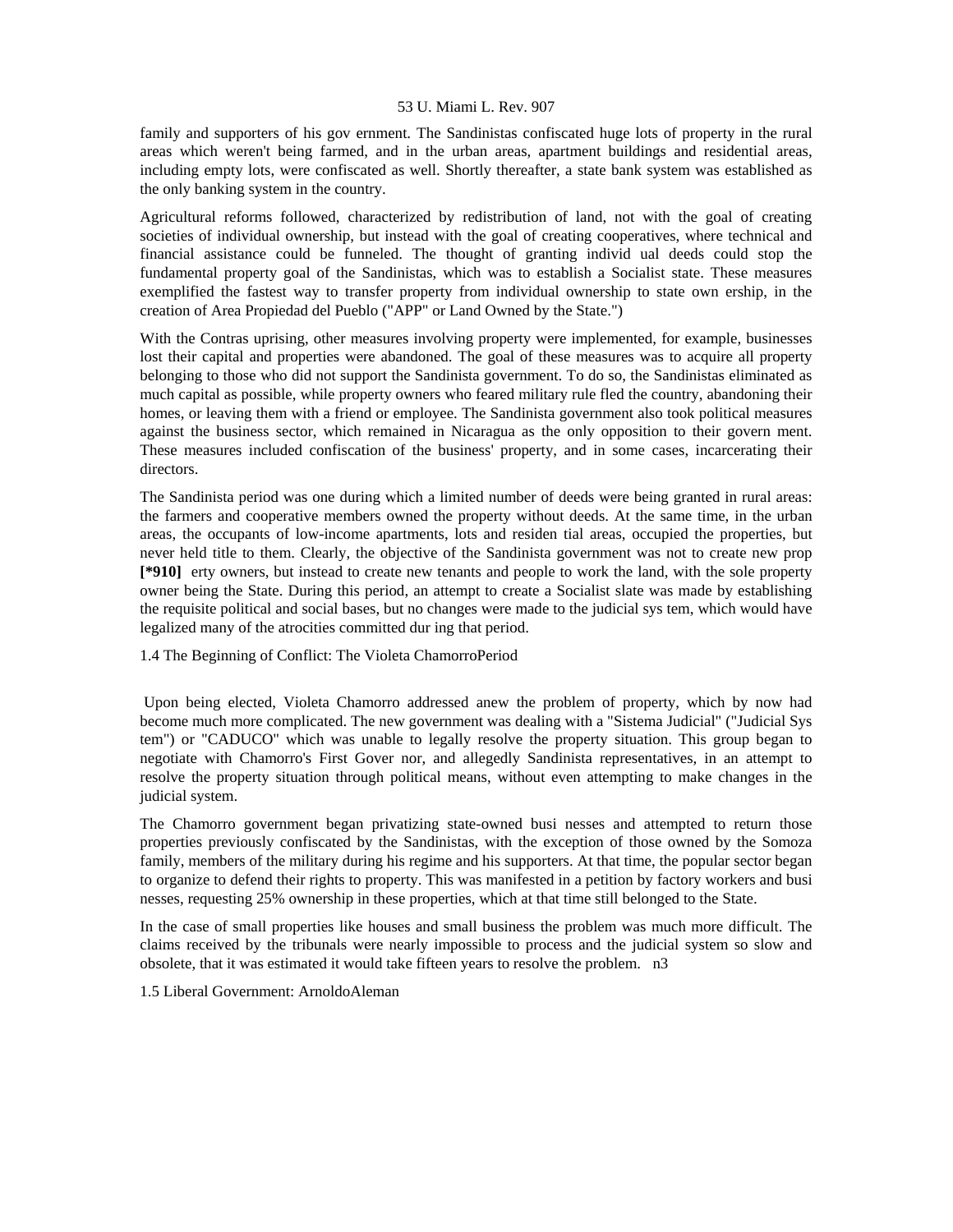With the inception of the Aleman government, the situation was rendered yet more tense, resulting in a round of negotiations with the Sandinistas to create a new law known in the national political scene as "The Final Point Law". This law, while pretending to be a resolution of the problem, is rather a continuation of a never ending problem that leaves unprotected the popular sector, which had benefited from the agricultural and urban reforms, and hurts small property owners as well.

The grand beneficiaries of this law would be: 1) the Sandinistas, **[\*911]** who were able to legitimize their ownership of property; 2) the military and police; 3) the Sandinista administration and its members; and, 4) the. new economic group which supported the new liberal government. This new group sought to consolidate itself to confront the Sandinistas and the traditional sector.

To better to understand this "Final Point Law" I have chosen to include small fragments of the same. These are parts of a critique made by the magazine Envio from the Central American University, UCA.

"Agricultural reform deeds are unprotected in urban areas of Mana gua and other cities. This article estimates that agricultural reform deeds issued within the urban limits of Managua, established during the zoning process in 1982, will be declared null. These deeds will be void and their registration inscription will be canceled. It is assumed that in those cases, the INRA ("Instituto Nacional de Reforma Agraria") (National Institute of Agricultural Reform") will reassign the occupants of those properties other lands so they can continue their productive activities... All of these lands have increased in value, but the person(s) responsible for that increase in value over the years will not benefit from that increase and will be sent to remote lands, without the necessary condi tions for production or commercialization of the property. This measure is similar to that which the Somoza government used when it displaced thousands of farmers into the jungles." Additionally, urban sectors in the same area will suffer. "Article 93 of the new law states that occupants of residential housing which have been consolidated since 1994, even if they were permanently placed, will be subject to decisions made by the authorities responsible for addressing urban issues, and can be relocated, when the urban areas in question which the current occupants reside in are affected by the natural urban development of the city." n4

The new law seemingly resolves a problem, even if momentarily, but in reality it benefits the groups in power. This law, which suppos edly is the end-all of a problem, actually fertilizes a problem even more profound - just distribution of property among all social groups in Nic aragua. I believe that instead of a "final solution" it is the beginning of a new struggle - now with other "haves" and the same "have nots".

### 1.6 Conclusion

 The problem of property in Nicaragua is very complex and no gov ernment has really had the political will to establish the necessary bases to start a true exchange in terms of possession of the land and ownership **[\*912]** of the property. The solutions proffered by the Sandinista, Chamorro and Aleman governments have been superficial and incapable of reaching the crux of the problem. These solutions can be characterized as attempts to solve crises between centers of power which seek more power: control over new areas of property, because these centers under stand that if they don't obtain such power, they will lose political control as well. On the other hand, the popular class and its civil organizations continue to be dominated, subordinate in a country where the wealth is concentrated in few hands with each passing day, and the dispossessed sectors" opportunities become fewer and fewer.

#### **FOOTNOTE-1:**